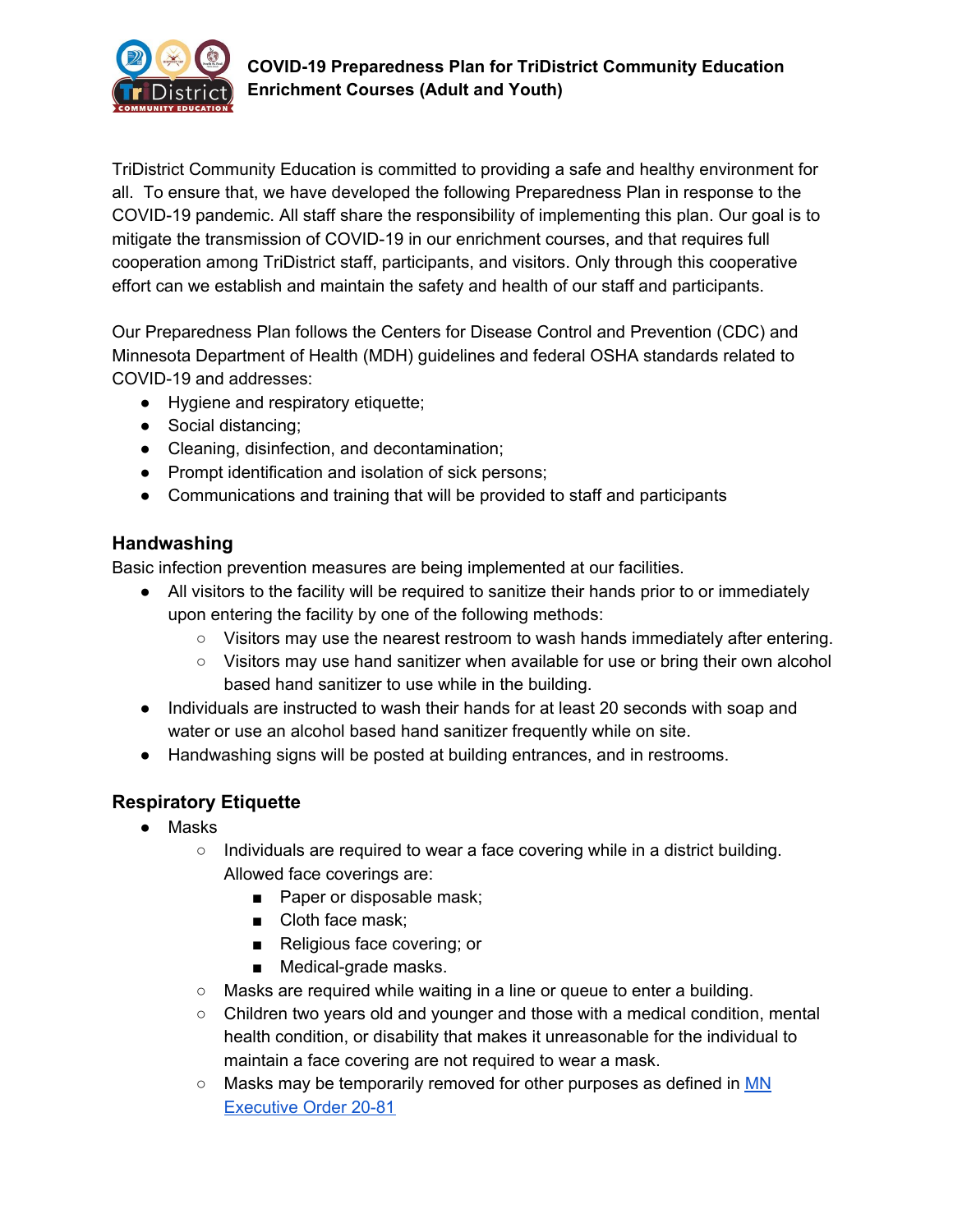- Cover your cough or sneeze
	- Individuals are instructed to cover their mouth and nose with their sleeve or a tissue when coughing or sneezing and to avoid touching their face, in particular their mouth, nose, and eyes, with their hands. They should dispose of tissues in the trash and wash or sanitize their hands immediately afterward,
- Cover your Cough Signs will be posted throughout the building.

## **Social Distancing**

Social distancing is being implemented in the facility in the following ways:

- Participants will be notified of which door to enter and exit through. Different doors may be used for entering and exiting the building.
- Signage is posted in the building to remind people to maintain social distance of six feet whenever possible. Prominent areas where signs my be posted are building entrances, restrooms, classrooms, gymnasiums, cafeterias, media centers and other areas where people generally gather.
- Signage for maximum occupancy will be posted in all rooms including restrooms and locker rooms whenever possible.
- Classrooms and other meeting spaces will be set up with desks, tables, and/or chairs facing forward.

## **Cleaning**

Regular cleaning practices are being implemented, including routine cleaning and disinfecting of work surfaces, equipment, tools and machinery, and areas inside the buildings, including restrooms, classrooms, gymnasiums, and meeting rooms. High-touch areas will be cleaned and disinfected frequently. These duties will be performed by building custodial staff of Community Education building supervisors when custodial staff are not available.

- Class participants may not use areas outside of the designated classroom and restrooms.
- Doors will be propped open to reduce handling when possible.
- Rooms will be cleaned and disinfected between users.

## **Screening Procedures for individuals exhibiting signs and symptoms of COVID-19**

Community Education Staff and Instructors

● Community Education staff and instructors will be required to complete a self assessment at home immediately before leaving for work. If they are experiencing any symptoms of COVID-19 they will be required to remain home and should contact their healthcare provider.